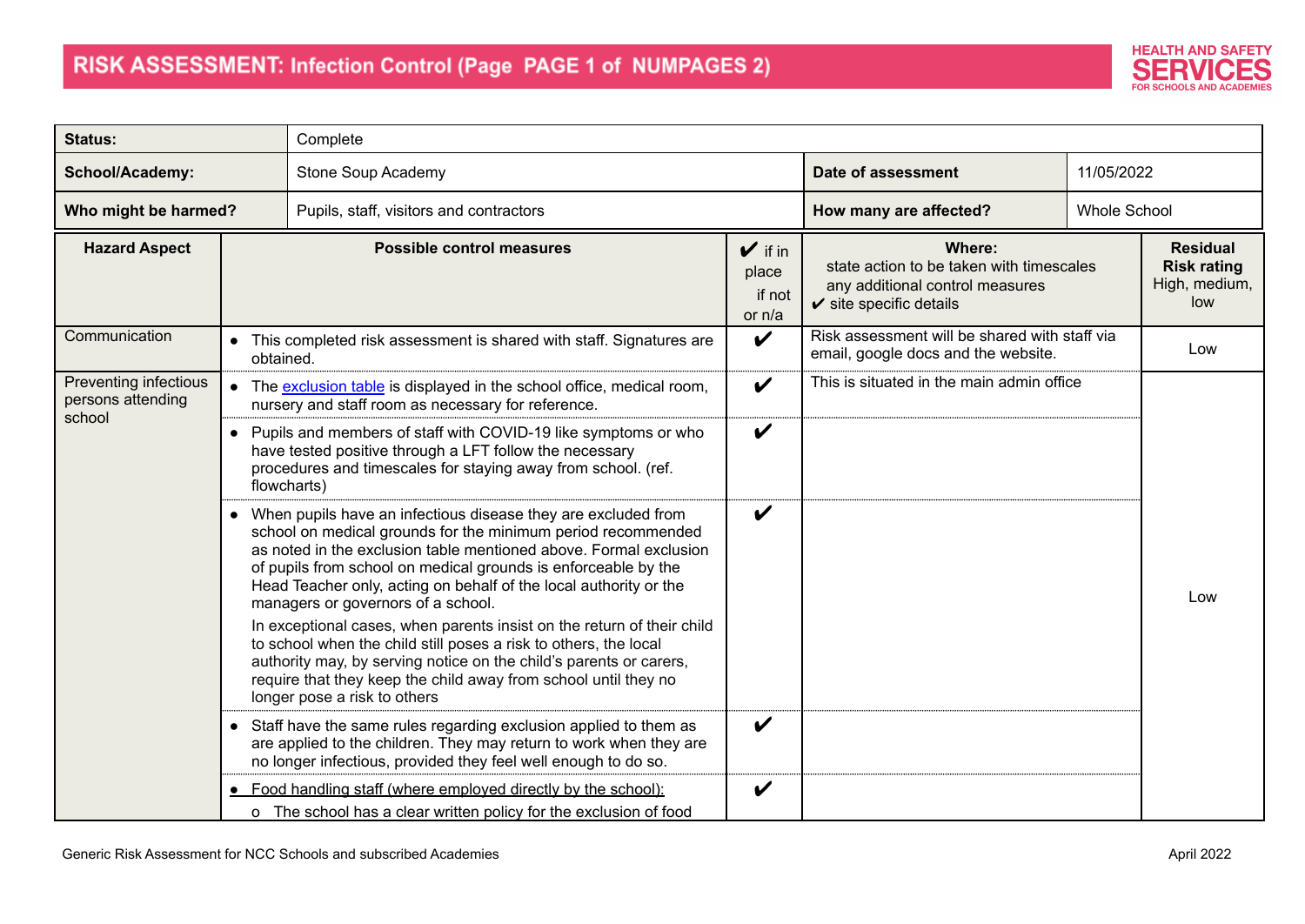

| <b>Hazard Aspect</b>                                                                                                | <b>Possible control measures</b>                                                                                                                                                                                                                                                                                                                                                                                                                                                                                                                                                                                                                                                                                                                                                                                                                                                                                                                                             | $\mathbf{V}$ if in<br>place<br>if not<br>or $n/a$ | Where:<br>state action to be taken with timescales<br>any additional control measures<br>$\checkmark$ site specific details    | <b>Residual</b><br><b>Risk rating</b><br>High, medium,<br>low |
|---------------------------------------------------------------------------------------------------------------------|------------------------------------------------------------------------------------------------------------------------------------------------------------------------------------------------------------------------------------------------------------------------------------------------------------------------------------------------------------------------------------------------------------------------------------------------------------------------------------------------------------------------------------------------------------------------------------------------------------------------------------------------------------------------------------------------------------------------------------------------------------------------------------------------------------------------------------------------------------------------------------------------------------------------------------------------------------------------------|---------------------------------------------------|--------------------------------------------------------------------------------------------------------------------------------|---------------------------------------------------------------|
|                                                                                                                     | handlers in relation to gastro-enteric diseases.<br>The school notifies their local Environmental Health Department<br>$\circ$<br>immediately that they are informed of a member of staff<br>engaged in the handling of food has become aware that he or<br>she is suffering from, or is the carrier of, any infection likely to<br>cause food poisoning. This policy is made clear to the person in<br>charge of the kitchen and all catering staff at the time of<br>appointment.<br>o Food handlers are required by law to inform their employer<br>immediately if they are suffering from:<br>typhoid fever<br>$\blacksquare$<br>paratyphoid fever<br>other salmonella infections<br>dysentery<br>shigellosis<br>$\blacksquare$<br>diarrhoea (cause of which has not been established)<br>infective jaundice<br>staphylococcal infections likely to cause food poisoning like<br>impetigo, septic skin lesions, exposed infected wounds, boils<br>E. coli VTEC infection |                                                   |                                                                                                                                |                                                               |
| Outbreak<br>management<br>The HPA (Health<br>Protection Agency) in<br>England is the UKSHA<br>(UK Safety and Health | • The school reports to the local HPA (UKHSA):<br>o Any incident in which 2 or more people experiencing a similar<br>illness are linked in time or place or<br>o A greater than expected rate of infection compared with the<br>usual background rate for the place and time where the<br>outbreak has occurred                                                                                                                                                                                                                                                                                                                                                                                                                                                                                                                                                                                                                                                              | $\boldsymbol{\nu}$                                | This has been noted and the Academy is<br>aware of the threshold and appropriate action<br>will be taken when this is reached. |                                                               |
| Authority)<br><b>Find your local health</b><br>protection team in<br>England                                        | • The school will telephone their local HPA (UKHSA) as soon as<br>possible to report any serious or unusual illness particularly for:<br>Escherichia coli (VTEC) (also called E.coli 0157) or E coli VTEC<br>o<br>infection<br>o food poisoning<br>o hepatitis<br>o measles, mumps, rubella (rubella is also called German<br>measles)                                                                                                                                                                                                                                                                                                                                                                                                                                                                                                                                                                                                                                       | $\boldsymbol{\mathcal{U}}$                        | All SLT are familiar with the contingency<br>framework and action will be taken when this<br>arises.                           | Low                                                           |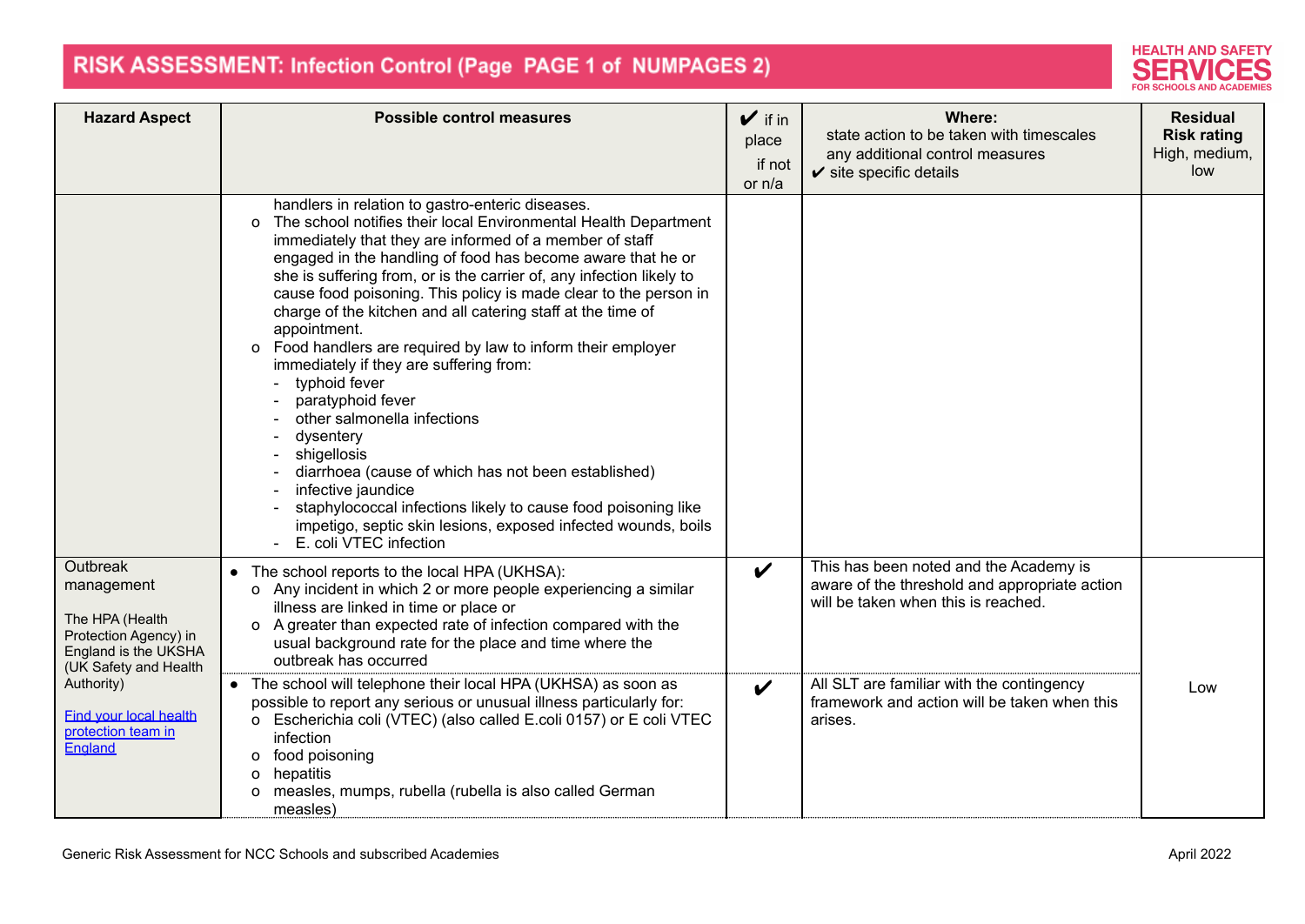

| <b>Hazard Aspect</b>                                                         | <b>Possible control measures</b>                                                                                                                                                                                                                                                                                                                                                                                                                                                                                                                                                                                                                 | $\mathbf{v}$ if in<br>place<br>if not<br>or n/a | Where:<br>state action to be taken with timescales<br>any additional control measures<br>$\checkmark$ site specific details | <b>Residual</b><br><b>Risk rating</b><br>High, medium,<br>low |
|------------------------------------------------------------------------------|--------------------------------------------------------------------------------------------------------------------------------------------------------------------------------------------------------------------------------------------------------------------------------------------------------------------------------------------------------------------------------------------------------------------------------------------------------------------------------------------------------------------------------------------------------------------------------------------------------------------------------------------------|-------------------------------------------------|-----------------------------------------------------------------------------------------------------------------------------|---------------------------------------------------------------|
|                                                                              | o meningitis<br>tuberculosis<br>typhoid<br>0<br>o whooping cough (also called pertussis)                                                                                                                                                                                                                                                                                                                                                                                                                                                                                                                                                         |                                                 |                                                                                                                             |                                                               |
|                                                                              | • The UKHSA are contacted in the event that there is<br>o a higher than previously experienced and/or rapidly increasing<br>number of staff or student absences due to COVID-19 infection<br>[noting that testing will be severely reduced from April 1 <sup>st</sup> 2022]<br>o evidence of severe disease due to COVID-19, for example if a<br>pupil, student, child or staff member is admitted to hospital due<br>to COVID-19<br>o a cluster of cases where there are concerns about the health<br>needs of vulnerable staff or students within the affected group                                                                           | $\boldsymbol{\nu}$                              | The outbreak management plan is completed<br>and in place.                                                                  |                                                               |
|                                                                              | • The UKHSA's Appendix 3. Diarrhoea and vomiting outbreak -<br>schools, nurseries and other childcare settings action checklist is<br>used in circumstances described.                                                                                                                                                                                                                                                                                                                                                                                                                                                                           | V                                               | Noted.                                                                                                                      |                                                               |
|                                                                              | • The school considers situations where additional cleaning will be<br>required including during term time in the event of an outbreak and<br>how the school might carry this out.<br>Advice may be given by the HPA to ensure twice daily cleaning of<br>areas (with particular attention to door handles, toilet flushes and<br>taps) and communal areas where surfaces can easily become<br>contaminated such as handrails.<br>Plans are developed for such an event on how the school might<br>carry this out which could also include during term time. Dedicated<br>cleaning equipment should be colour coded according to area of<br>use. | $\boldsymbol{\mathscr{C}}$                      | Noted.                                                                                                                      |                                                               |
| Immunisation<br>Awareness<br>(see also Pregnant<br>Members of Staff section) | • The following documents are displayed or available to encourage<br>staff and parents to obtain vaccinations:<br>PHE: COVID-19 Vaccine Campaign posters.<br>o<br><b>NHS: COVID-19</b><br>o<br>NHS: Influenza<br>$\Omega$<br><b>UKSHSA: Flu vaccination in schools</b><br>$\Omega$                                                                                                                                                                                                                                                                                                                                                               | $\boldsymbol{\nu}$                              | These documents are available to staff on<br>request.                                                                       | Low                                                           |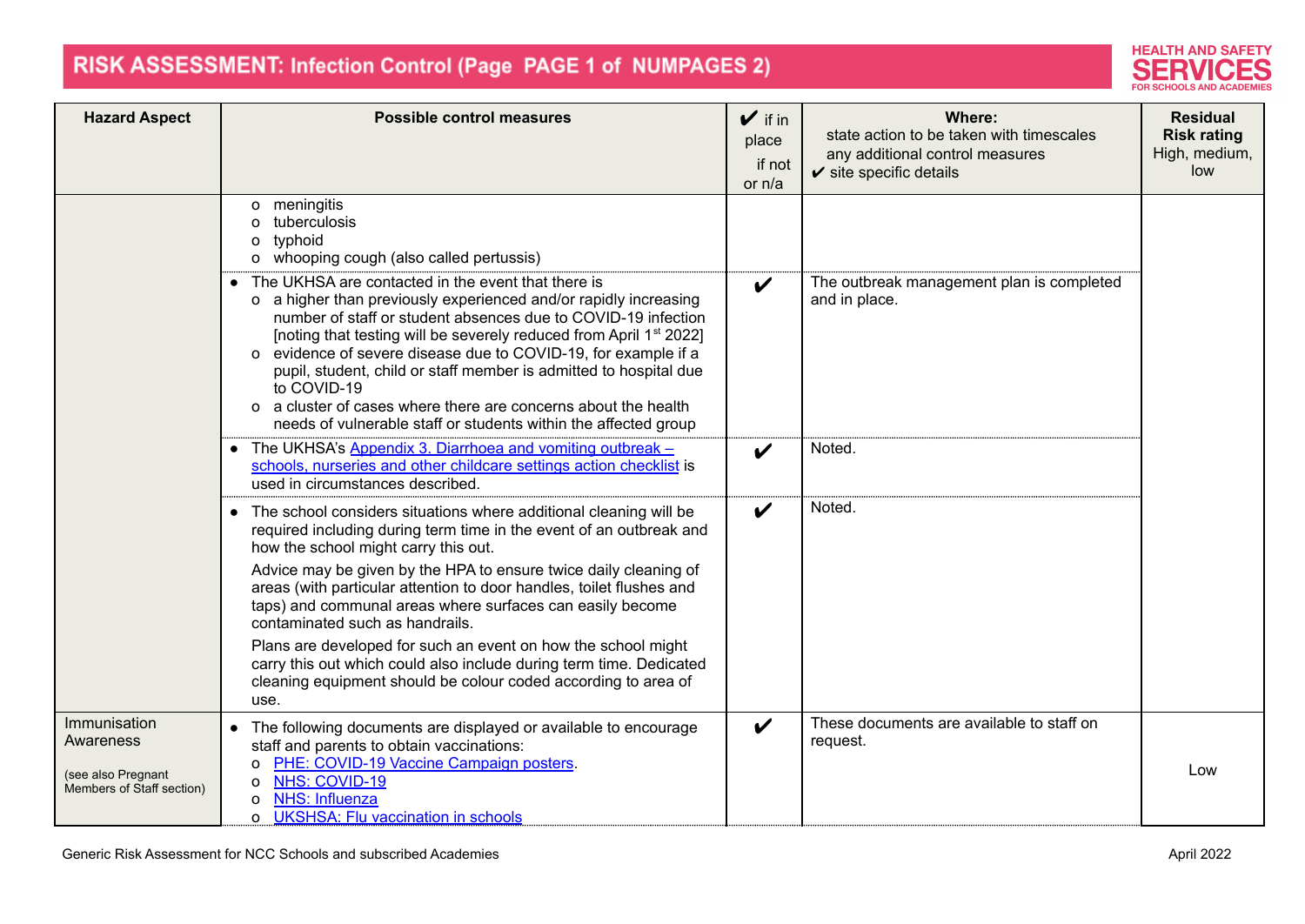

| <b>Hazard Aspect</b>          | <b>Possible control measures</b>                                                                                                                                                                                                                                                                                                                                                          | $\mathbf{v}$ if in<br>place<br>if not<br>or n/a | Where:<br>state action to be taken with timescales<br>any additional control measures<br>$\checkmark$ site specific details | <b>Residual</b><br><b>Risk rating</b><br>High, medium,<br>low |
|-------------------------------|-------------------------------------------------------------------------------------------------------------------------------------------------------------------------------------------------------------------------------------------------------------------------------------------------------------------------------------------------------------------------------------------|-------------------------------------------------|-----------------------------------------------------------------------------------------------------------------------------|---------------------------------------------------------------|
|                               | PHE Campaign Resources: Childhood Vaccination 2022<br>O<br>PHE: Immunisations for young people: Explains the HPV,<br>$\Omega$<br>Td/IPV and MenACWY vaccinations given to young people in<br>school years 7 to 13<br><b>UKHSA: Immunisation leaflets and quidance for parents</b><br>o                                                                                                    |                                                 |                                                                                                                             |                                                               |
|                               | • Women of childbearing age are advised to check with their GP that<br>they are immune to the rubella (German measles) virus. Those who<br>are not immune should be immunised with MMR vaccine. The<br>vaccine should not be given during pregnancy.<br>NHS Leaflet: Thinking of getting pregnant? Make sure you're<br>protected against German measles                                   | $\boldsymbol{\nu}$                              | Noted.                                                                                                                      |                                                               |
|                               | • Note: Hepatitis B vaccine is not recommended for occupational<br>reasons for routine school or nursery contacts of an infected child<br>or adult. Hepatitis B vaccine is only recommended for staff who are<br>involved in the care of children with severe learning disability or<br>challenging behaviour, and for these children, if they live in an<br>institutional accommodation. | $\boldsymbol{\nu}$                              | Noted                                                                                                                       |                                                               |
| Catering / Food<br>Technology | Catering:<br>• Documented food safety management procedures are in place<br>based on the principles of Hazard Analysis and Critical Control<br>Point (HACCP).                                                                                                                                                                                                                             | $\boldsymbol{\nu}$                              | In place.                                                                                                                   |                                                               |
|                               | • Risk assessments have been completed for breakfast and after<br>school clubs (where food is served).                                                                                                                                                                                                                                                                                    | $\boldsymbol{\nu}$                              | In place.                                                                                                                   |                                                               |
|                               | • Food technology teachers have received an appropriate level of<br>food hygiene training. The level of training takes into account that in<br>KS1 and KS2 it is likely to be occasional, low risk, activities with<br>small groups of pupils and in KS3 and KS4 they are likely to be<br>using "higher risk" foodstuffs.                                                                 | $\boldsymbol{\nu}$                              | Noted.                                                                                                                      | Low                                                           |
|                               | Training course examples:<br><b>DATA: Teaching Food Safely in the Primary School</b><br>DATA: Teaching Food Safely in the Classroom                                                                                                                                                                                                                                                       |                                                 |                                                                                                                             |                                                               |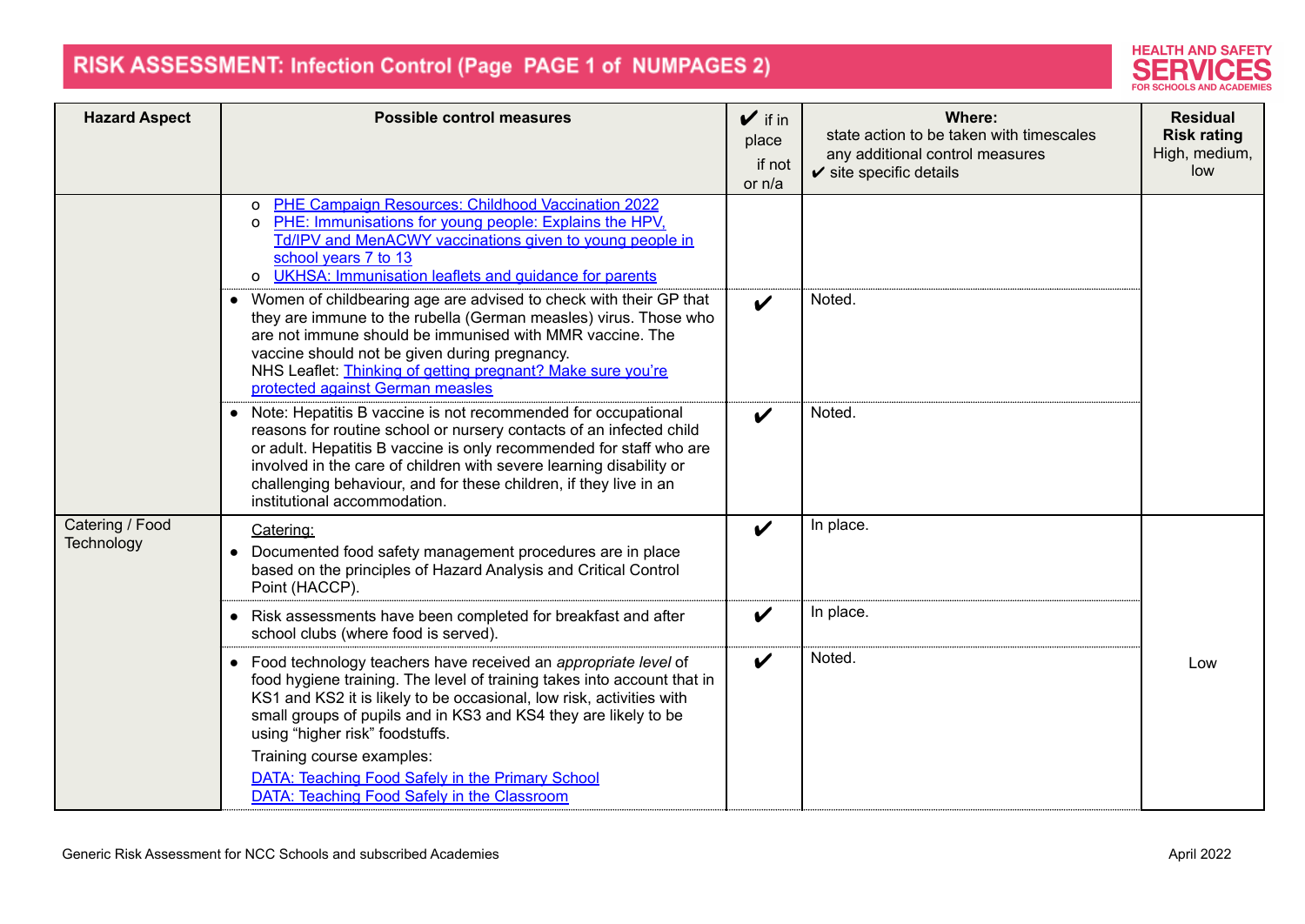

| <b>Hazard Aspect</b>                                                    | <b>Possible control measures</b>                                                                                                                                                                                                                                                                                                                                                                                                                                                                                                                                                                                                                                                                                                                                                                                      | $\mathbf{v}$ if in<br>place<br>if not<br>or n/a | Where:<br>state action to be taken with timescales<br>any additional control measures<br>$\checkmark$ site specific details | <b>Residual</b><br><b>Risk rating</b><br>High, medium,<br>low |
|-------------------------------------------------------------------------|-----------------------------------------------------------------------------------------------------------------------------------------------------------------------------------------------------------------------------------------------------------------------------------------------------------------------------------------------------------------------------------------------------------------------------------------------------------------------------------------------------------------------------------------------------------------------------------------------------------------------------------------------------------------------------------------------------------------------------------------------------------------------------------------------------------------------|-------------------------------------------------|-----------------------------------------------------------------------------------------------------------------------------|---------------------------------------------------------------|
|                                                                         | · School fêtes<br>Although schools do not need a food hygiene certificate to make<br>and sell food for charity events, they do you need to make sure that<br>food is handled safely. The school follows this quidance.                                                                                                                                                                                                                                                                                                                                                                                                                                                                                                                                                                                                | $\boldsymbol{\nu}$                              | Noted.                                                                                                                      |                                                               |
|                                                                         | • The barbecues risk assessment is completed as and when<br>necessary.                                                                                                                                                                                                                                                                                                                                                                                                                                                                                                                                                                                                                                                                                                                                                | $\boldsymbol{\nu}$                              | N/A                                                                                                                         |                                                               |
| Cleaning                                                                | • A comprehensive cleaning contract is in place that highlights daily,<br>weekly and periodic cleaning schedules.                                                                                                                                                                                                                                                                                                                                                                                                                                                                                                                                                                                                                                                                                                     | $\boldsymbol{\nu}$                              | In place.                                                                                                                   |                                                               |
|                                                                         | • Colour-coded equipment is used in different areas with separate<br>equipment for kitchen, toilet, classroom and office areas (red for<br>toilets and wash rooms; yellow for hand wash basins and sinks;<br>blue for general areas and green for kitchens). Cloths are<br>disposable (or if reusable, disinfected after use).                                                                                                                                                                                                                                                                                                                                                                                                                                                                                        | $\boldsymbol{\nu}$                              | All relevant equipment is provided.                                                                                         | Low                                                           |
|                                                                         | • A nominated member of staff monitors cleaning standards and<br>discuss any issues with cleaning staff, or contractors employed by<br>the school.                                                                                                                                                                                                                                                                                                                                                                                                                                                                                                                                                                                                                                                                    | $\boldsymbol{\nu}$                              | Member of staff: Susan Murphy and Rachel<br><b>Burton</b>                                                                   |                                                               |
| Persons at higher<br>risk of becoming<br>seriously ill to<br>infections | • Staff who are at Higher Risk to COVID-19<br>People who are at higher risk from COVID-19 and other respiratory<br>infections include:<br>older people<br>O<br>those who are pregnant<br>O.<br>those who are unvaccinated<br>$\Omega$<br>people of any age whose immune system means they are at<br>O<br>higher risk of serious illness<br>people of any age with certain long-term conditions<br>$\circ$<br>• Whilst the numbers of COVID-19 cases remain significant,<br>individual risk assessments must still be completed and reviewed<br>as necessary for the staff who are at Higher Risk to COVID-19.<br>• Persons who have tested positive for COVID-19 and those who live<br>with someone who have tested positive for COVID-19 avoid<br>meeting members of staff at higher risk from COVID-19 for 10 days, | $\boldsymbol{\nu}$                              | Noted and advice will be followed.                                                                                          | Low                                                           |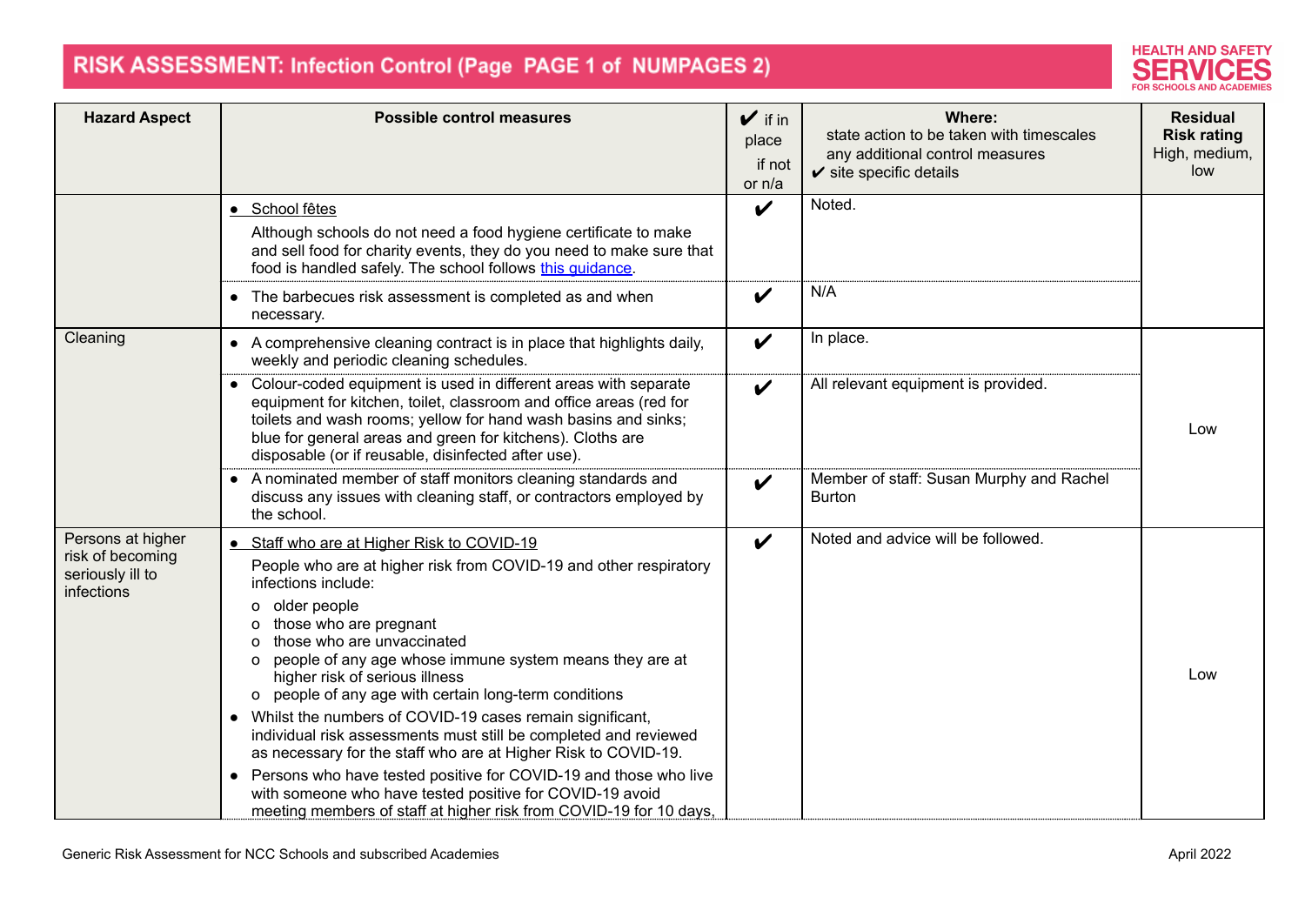

| <b>Hazard Aspect</b> | <b>Possible control measures</b>                                                                                                                                                                                                                                                                                                                                                                                                                                                                                                                                                                                                                                                                                                                                                                                                                                                          | $\mathbf{v}$ if in<br>place<br>if not<br>or n/a | Where:<br>state action to be taken with timescales<br>any additional control measures<br>$\checkmark$ site specific details | <b>Residual</b><br><b>Risk rating</b><br>High, medium,<br>low |
|----------------------|-------------------------------------------------------------------------------------------------------------------------------------------------------------------------------------------------------------------------------------------------------------------------------------------------------------------------------------------------------------------------------------------------------------------------------------------------------------------------------------------------------------------------------------------------------------------------------------------------------------------------------------------------------------------------------------------------------------------------------------------------------------------------------------------------------------------------------------------------------------------------------------------|-------------------------------------------------|-----------------------------------------------------------------------------------------------------------------------------|---------------------------------------------------------------|
|                      | especially if their immune system means they're at higher risk of<br>serious illness from COVID-19, even if they've had a COVID-19<br>vaccine.                                                                                                                                                                                                                                                                                                                                                                                                                                                                                                                                                                                                                                                                                                                                            |                                                 |                                                                                                                             |                                                               |
|                      | • Children at particular risk from infection:<br>Children who are immuno-compromised or have impaired immunity<br>either as a result of their medical condition or the medication (e.g.<br>high doses of steroids) that they are taking have been identified.<br>Healthcare plans have been completed as necessary.<br>If a vulnerable child is thought to have been exposed to a<br>communicable disease (e.g. chickenpox, measles and parvovirus<br>B19) in the school setting, parents or guardians of that child are<br>informed promptly so that they can seek further medical advice<br>from their GP or specialist, as appropriate.                                                                                                                                                                                                                                                | $\boldsymbol{\mathcal{U}}$                      | Noted and advice will be followed.                                                                                          |                                                               |
|                      | • Pregnant members of staff:<br>o Pregnancy H&S and COVID-19 risk assessments are<br>undertaken for all pregnant members of staff and these are<br>subject to regular review.<br>o The following website is referred to as necessary:<br>UKHSA Pregnancy: how to help protect you and your baby<br>The following links have been shared with pregnant members of staff<br>where necessary:<br>COVID-19:<br>o NHS: Pregnancy, breastfeeding, fertility and coronavirus<br>(COVID-19) vaccination<br>Information Decision Aid - COVID-19 vaccine and pregnancy<br>O<br><b>UKHSA: Pregnant? Have your COVID-19 vaccinations</b><br>0<br>UKHSA: Pregnant? Have your COVID-19 vaccines!*<br>$\Omega$<br>Flu / Whooping cough/German measles:<br>UKHSA: "Pregnant? Immunisation helps to protect you and<br>your baby from infectious diseases*<br>* These could be displayed in the staff room | $\boldsymbol{\nu}$                              | Risk assessments are in place for pregnant<br>members of staff.                                                             |                                                               |
|                      | • Although the greatest risk to pregnant women from such infections                                                                                                                                                                                                                                                                                                                                                                                                                                                                                                                                                                                                                                                                                                                                                                                                                       | $\boldsymbol{\mathcal{U}}$                      | Noted.                                                                                                                      |                                                               |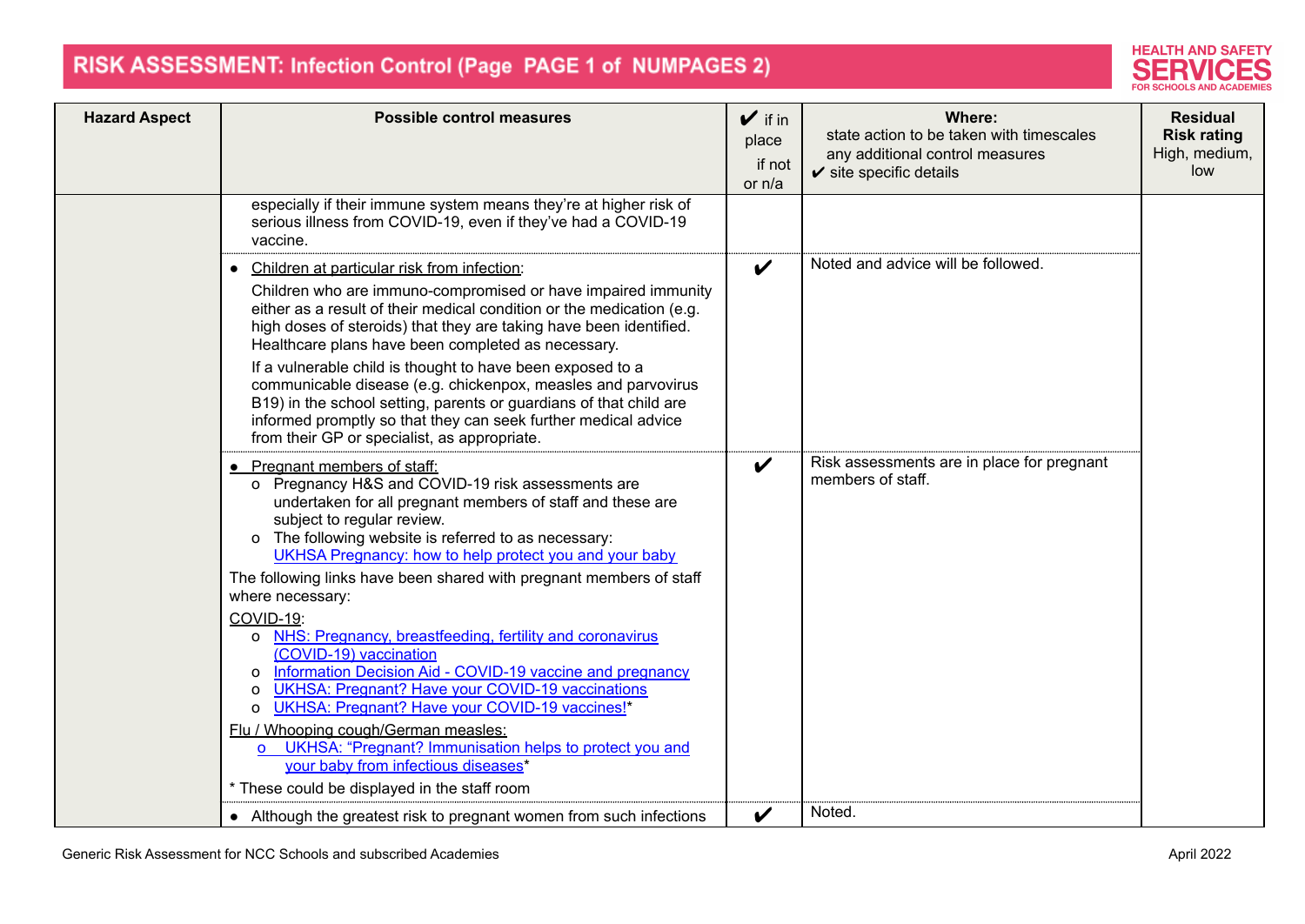

| <b>Hazard Aspect</b>      | <b>Possible control measures</b>                                                                                                                                                                                                                                                                                                                                                                                                                                                                                                                                                                                                                                                                                                                                                                                                                                                                                                                        | $\mathbf{v}$ if in<br>place<br>if not<br>or n/a | Where:<br>state action to be taken with timescales<br>any additional control measures<br>$\checkmark$ site specific details | <b>Residual</b><br><b>Risk rating</b><br>High, medium,<br>low |
|---------------------------|---------------------------------------------------------------------------------------------------------------------------------------------------------------------------------------------------------------------------------------------------------------------------------------------------------------------------------------------------------------------------------------------------------------------------------------------------------------------------------------------------------------------------------------------------------------------------------------------------------------------------------------------------------------------------------------------------------------------------------------------------------------------------------------------------------------------------------------------------------------------------------------------------------------------------------------------------------|-------------------------------------------------|-----------------------------------------------------------------------------------------------------------------------------|---------------------------------------------------------------|
|                           | comes from their own household rather than the workplace, if a<br>pregnant woman develops a rash, or is in direct contact with<br>someone with a rash who is potentially infectious, she is informed<br>so that she may consult her doctor or midwife.                                                                                                                                                                                                                                                                                                                                                                                                                                                                                                                                                                                                                                                                                                  |                                                 |                                                                                                                             |                                                               |
| <b>First Aid</b>          | • The school has CPR facemask / resuscitation shields available.                                                                                                                                                                                                                                                                                                                                                                                                                                                                                                                                                                                                                                                                                                                                                                                                                                                                                        | $\boldsymbol{\mathcal{U}}$                      | In place.                                                                                                                   | Low                                                           |
|                           | • All cuts and abrasions are covered with a waterproof dressing.                                                                                                                                                                                                                                                                                                                                                                                                                                                                                                                                                                                                                                                                                                                                                                                                                                                                                        | $\boldsymbol{\nu}$                              | Noted.                                                                                                                      |                                                               |
| Medical room              | • Suitable accommodation is provided in order to cater for the<br>short-term care of sick pupils, which includes a washing facility and<br>is near to a toilet facility. This room may be used for other purposes<br>(apart from teaching) provided it is always readily available.                                                                                                                                                                                                                                                                                                                                                                                                                                                                                                                                                                                                                                                                     | $\boldsymbol{\nu}$                              | In place.                                                                                                                   | Low                                                           |
| <b>Hygiene Procedures</b> | • Correct handwashing and good hygiene are followed by staff,<br>pupils, visitors and contractors. Pupils wash their hands at the<br>designated times during the day and after certain activities:<br>On arrival at school<br>O<br>After breaks and sport activities<br>o<br>After touching any school animals<br>0<br>Before cooking and eating<br>o<br>After sneezing or coughing<br>о<br>After using the toilet<br>O<br>Before leaving for home<br>Pupils who use saliva as a sensory stimulant or who struggle with<br>hand hygiene may also need more opportunities to wash their<br>hands.<br>• Adequate soap / hand sanitizer and tissues are available for pupils<br>and staff throughout the school and for visitors arriving at main<br>reception. Soap and water is the preferred choice; hand sanitizer is<br>used when the use of soap and water is not practical.<br>Settings should ensure that staff and students have access to liquid | V<br>$\boldsymbol{\nu}$                         | Noted.<br>Noted and in place                                                                                                | Low                                                           |
|                           | soap, warm water and paper towels. Bar soap should not be used.<br>Alcohol hand gel can be used if appropriate hand washing facilities<br>are not available but should not replace washing hands particularly                                                                                                                                                                                                                                                                                                                                                                                                                                                                                                                                                                                                                                                                                                                                           |                                                 |                                                                                                                             |                                                               |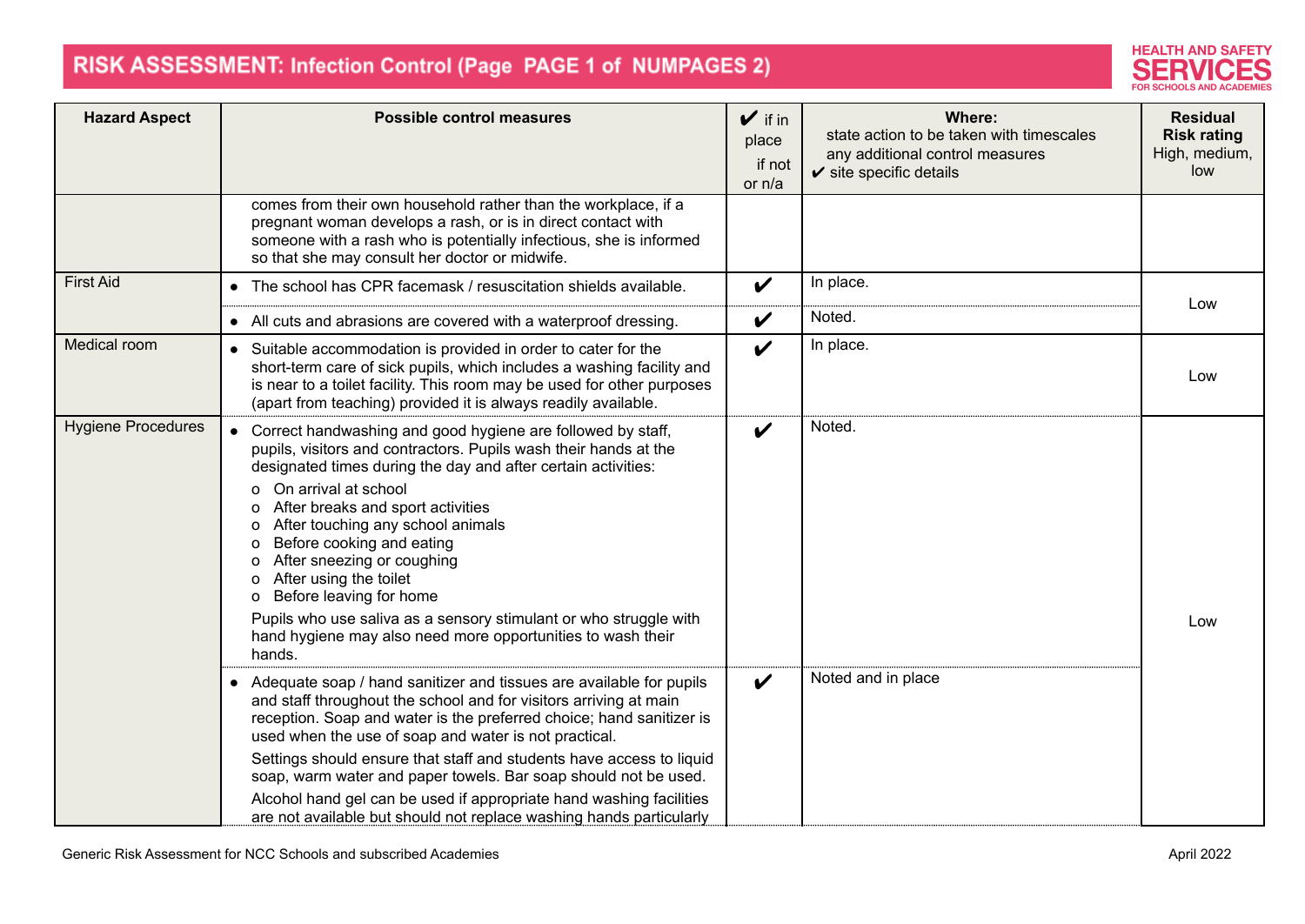

| <b>Hazard Aspect</b>        | <b>Possible control measures</b>                                                                                                                                                                                                                                                                                                                                                                                                                                                                                                               | $\sqrt{ }$ if in<br>place<br>if not<br>or n/a | Where:<br>state action to be taken with timescales<br>any additional control measures<br>$\checkmark$ site specific details | <b>Residual</b><br><b>Risk rating</b><br>High, medium,<br>low |
|-----------------------------|------------------------------------------------------------------------------------------------------------------------------------------------------------------------------------------------------------------------------------------------------------------------------------------------------------------------------------------------------------------------------------------------------------------------------------------------------------------------------------------------------------------------------------------------|-----------------------------------------------|-----------------------------------------------------------------------------------------------------------------------------|---------------------------------------------------------------|
|                             | if hands are visibly soiled or where there are cases of<br>gastroenteritis (diarrhoea and vomiting) in the setting. Alcohol hand<br>gel is not effective against norovirus.<br>Identified children are supervised with their use of hand sanitiser<br>use given risks around ingestion. Small children and pupils with<br>complex needs should continue to be helped to clean their hands<br>properly. Skin friendly skin cleaning wipes are used as an<br>alternative.<br>• Lidded bins with a pedal are provided. Site staff / cleaners wash | $\boldsymbol{\nu}$                            | Noted and in place                                                                                                          |                                                               |
|                             | their hands after emptying bins.<br>• Outlets are not labelled "drinking water" within washroom areas and<br>avoided where possible where the cold water taps are also used for<br>washing hands or items (e.g. art brushes).                                                                                                                                                                                                                                                                                                                  | $\boldsymbol{\mathcal{U}}$                    | Noted.                                                                                                                      |                                                               |
| <b>PPE</b><br>(Reference)   | • Adequate necessary Personal Protective Equipment (PPE) is<br>available for cleaning tasks, personal care, first aid and certain<br>medical procedures.                                                                                                                                                                                                                                                                                                                                                                                       | $\boldsymbol{\nu}$                            | All necessary PPE is provided.                                                                                              |                                                               |
|                             | • Training and instruction have been provided for the putting on,<br>removing and disposal of PPE.                                                                                                                                                                                                                                                                                                                                                                                                                                             | $\boldsymbol{\nu}$                            | In place.                                                                                                                   |                                                               |
|                             | • Aerosol generating procedures (AGPs):<br>Within education settings these are only undertaken for a very<br>small number of children with complex medical needs, such as<br>those receiving tracheostomy care. Staff performing AGPs in these<br>settings follow Public Health England's personal protective<br>equipment (PPE) guidance on aerosol generating procedures, and<br>wear the correct PPE which is:<br>o a FFP2/3 respirator<br>gloves<br>0<br>o a long-sleeved fluid repellent gown<br>o eye protection                         | V                                             | Noted.                                                                                                                      | Low                                                           |
| Face coverings in<br>school | • Face coverings may be worn in school by:<br>o Staff as a personal preference or in particular when they have                                                                                                                                                                                                                                                                                                                                                                                                                                 | V                                             | Noted.                                                                                                                      | Low                                                           |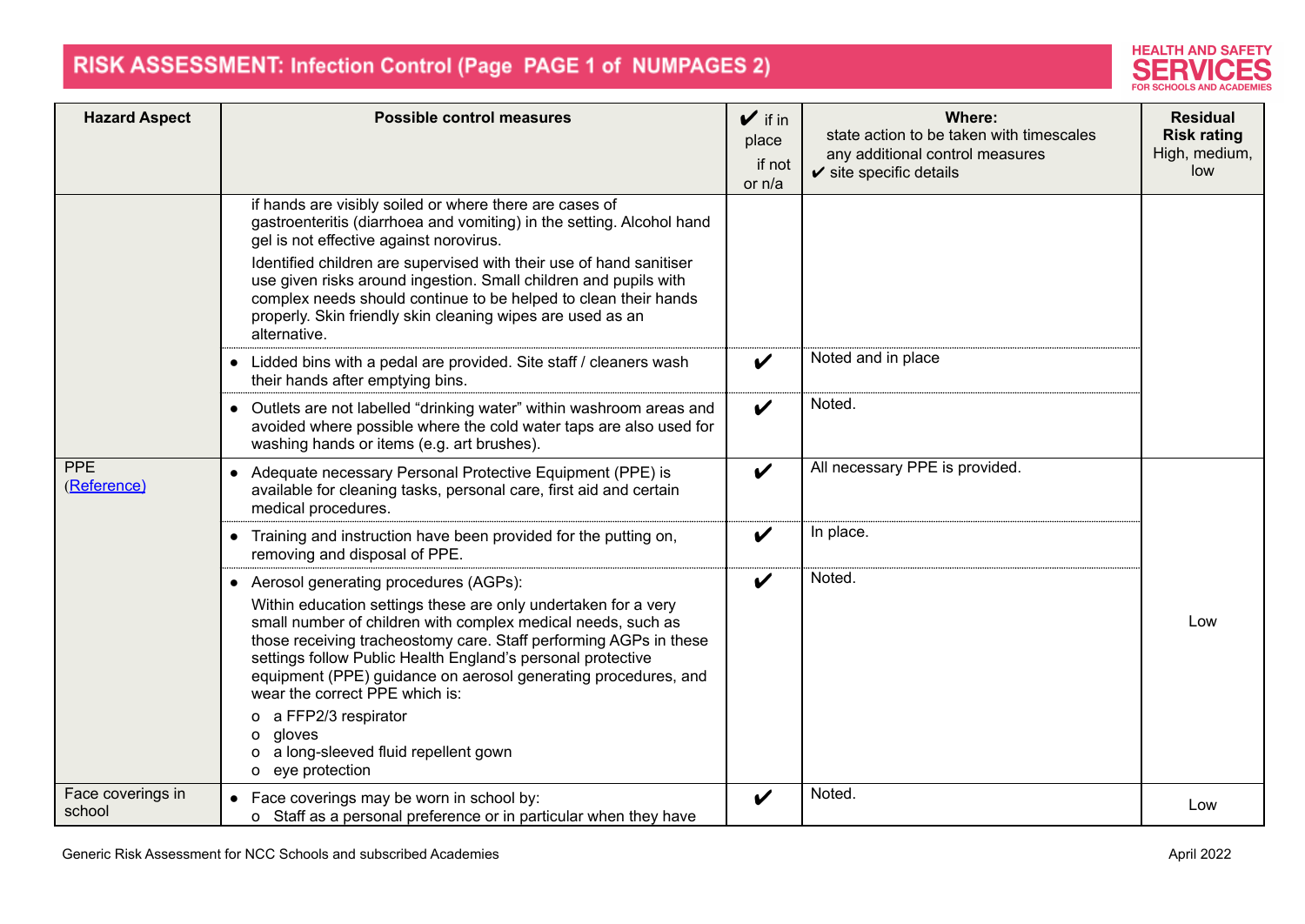

| <b>Hazard Aspect</b>                 | <b>Possible control measures</b>                                                                                                                                                                                                                                                                                                                                                                                                                                                                                                                                                                                                                                                | $\mathbf{v}$ if in<br>place<br>if not<br>or n/a | Where:<br>state action to be taken with timescales<br>any additional control measures<br>$\checkmark$ site specific details | <b>Residual</b><br><b>Risk rating</b><br>High, medium,<br>low |
|--------------------------------------|---------------------------------------------------------------------------------------------------------------------------------------------------------------------------------------------------------------------------------------------------------------------------------------------------------------------------------------------------------------------------------------------------------------------------------------------------------------------------------------------------------------------------------------------------------------------------------------------------------------------------------------------------------------------------------|-------------------------------------------------|-----------------------------------------------------------------------------------------------------------------------------|---------------------------------------------------------------|
|                                      | symptoms of a respiratory illness, outside the classroom<br>where they are not a barrier to communication.<br>o Visitors in communal areas and in classrooms where they are<br>not a barrier to any communication with pupils (if applicable)<br>(School management may decide this is a mandatory*<br>requirement while cases remain high)<br>* Medical exemptions apply.                                                                                                                                                                                                                                                                                                      |                                                 |                                                                                                                             |                                                               |
| Lack of air changes /<br>ventilation | • All occupied spaces are well ventilated to help reduce the amount<br>of respiratory germs.<br>If there are areas of the setting identified that may have poor<br>ventilation (e.g. by CO <sub>2</sub> monitors), the school looks to improve<br>ventilation by:<br>o partially opening windows and doors to let fresh air in<br>o opening higher level windows to reduce draughts<br>o opening windows for 10 minutes an hour or longer can help<br>increase ventilation - where possible this can happen when the<br>room is empty in between lessons, for example<br>The school balances the need for increased ventilation while<br>maintaining a comfortable temperature. | $\boldsymbol{\nu}$                              | CO2 monitors are in place around the<br>Academy and daily readings are recorded.                                            | Low                                                           |
| Other risk<br>assessments            | • The following risk assessments have also been completed:<br>o Dealing with bodily fluids<br>Dealing with discarded needles and syringes<br>O<br>Animals (where necessary)<br>O<br>Off site visits to farms - risk assessments include hygiene<br>o<br>control measures                                                                                                                                                                                                                                                                                                                                                                                                        | V                                               | N/A                                                                                                                         | Low                                                           |
|                                      | $\Box$<br><b>Yes</b><br>Are there any other foreseeable hazards associated with infection control?<br><b>No</b>                                                                                                                                                                                                                                                                                                                                                                                                                                                                                                                                                                 |                                                 |                                                                                                                             |                                                               |
| <b>Additional Hazards</b>            | List any additional control measures required                                                                                                                                                                                                                                                                                                                                                                                                                                                                                                                                                                                                                                   |                                                 |                                                                                                                             | <b>Residual</b><br><b>Risk rating</b><br>High, medium,        |

low